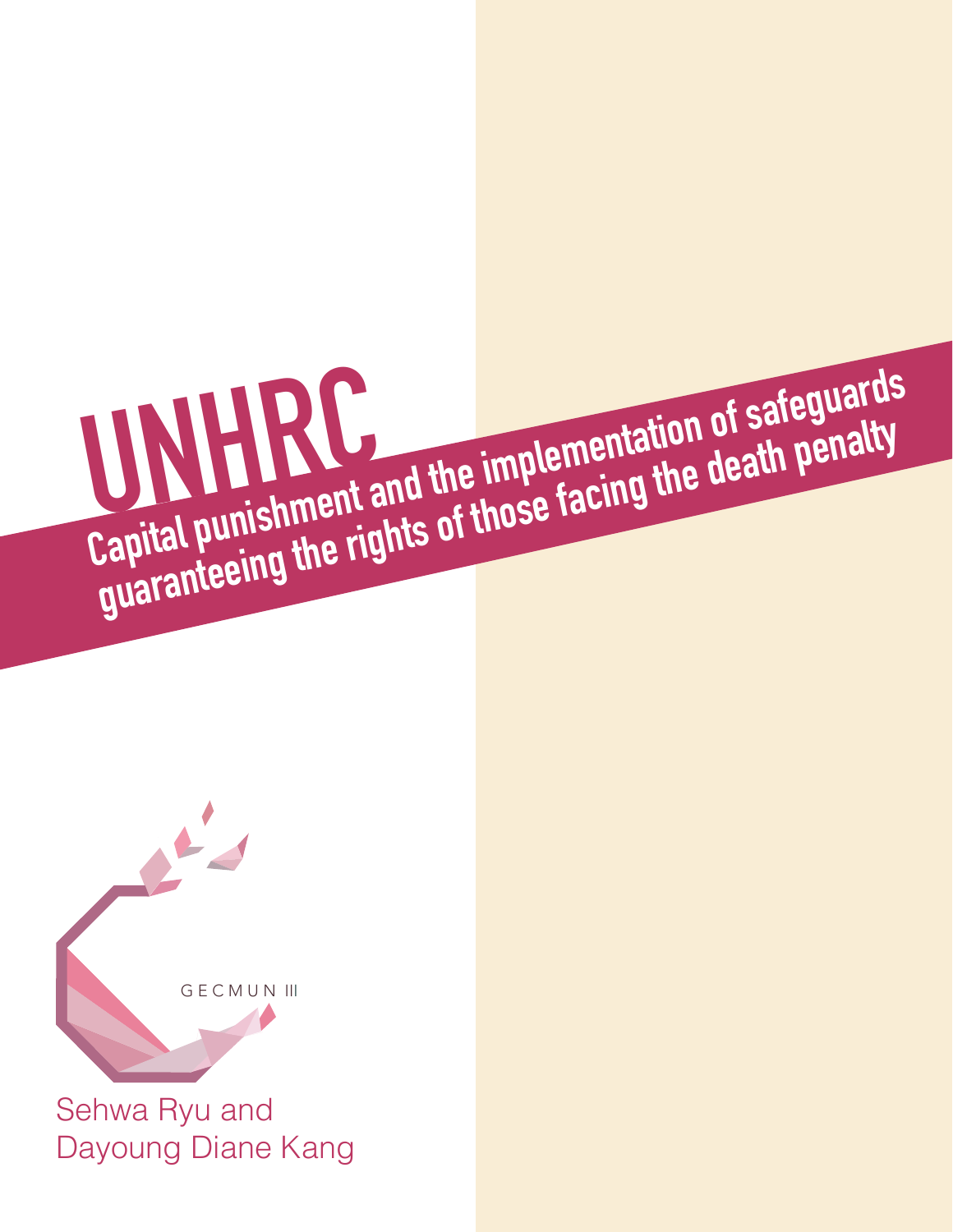# **TABLE OF CONTENTS**

- 1. Letter from the chairs
- 2. Country in participation
- 3. Glossary of Key terms and acronyms
- 4. Introduction to the committee
- 5. Historical background
- 6. Past UN Actions
- 7. Status quo
- 8. Stances of UN member states and Parties Involved
- 9. Possible Solutions
- 10. Questions to consider

Bibliography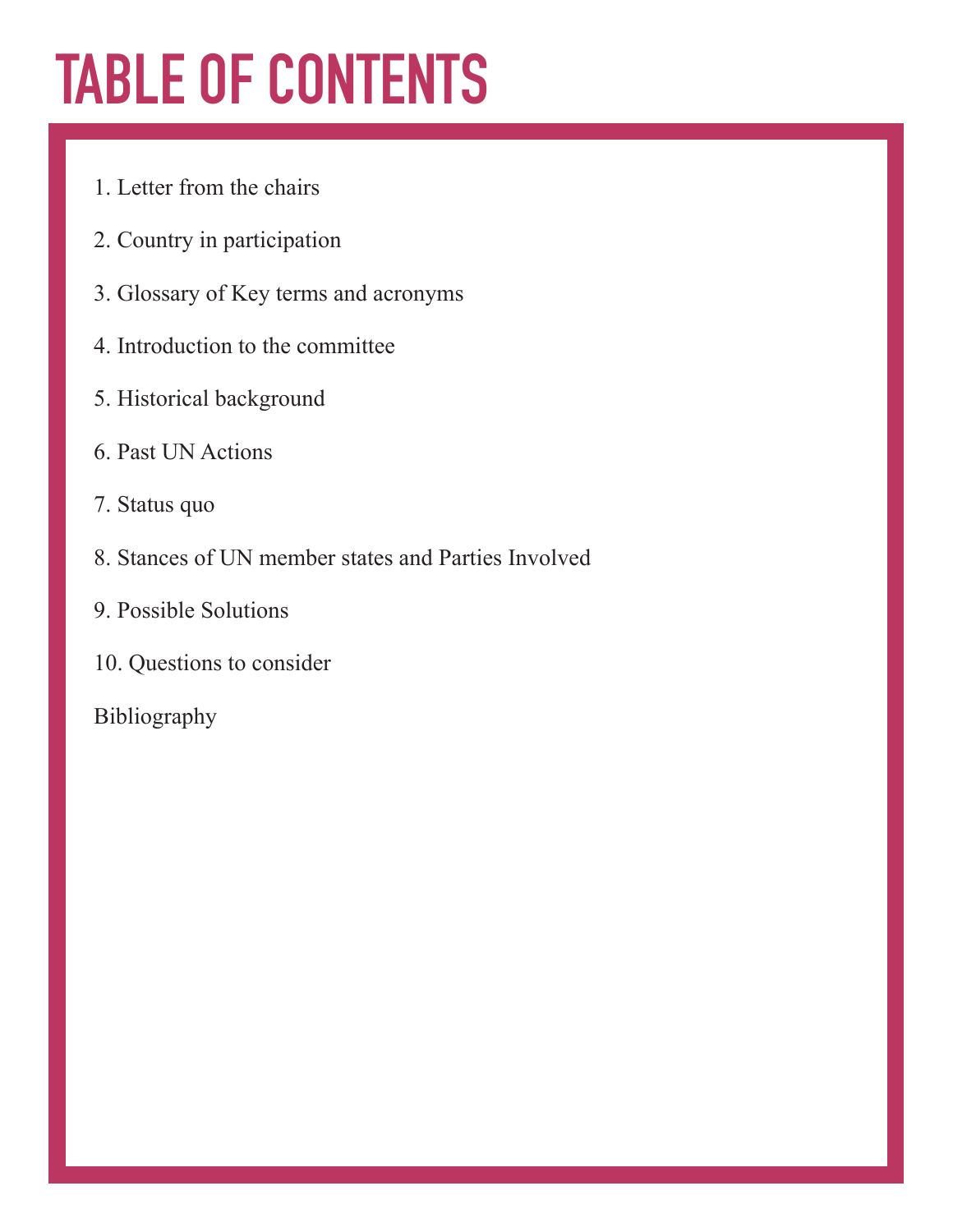## **LETTER FROM THE CHAIRS**

Dear delegates,

We wholeheartedly welcome you to GECMUN III and the United Nations Human Rights Council.

This is your head chair Sehwa Ryu, currently a senior in Branksome Hall Asia and Diane Kang, your vice chair from Korea International School Jeju.

We are very excited to have you to the committee to discuss about the death penalty. The chairs have tried to come up with new, fresh topic which is unseen but crucial; the public is not much aware of the human rights violation occurring from death penalty. The UN has been working to abolish death penalty by devising resolutions, but most were not considered practical as many countries are still in active practice of death penalty. Therefore, the committee aims to seek measures to protect human rights in those regions where death penalty is still in practice.

Not all convicted are sentenced death penalty through fair trials since many are executed despite their age, pregnancy, and mental state even though it is a clear violation of the international laws. Regarding the abuse of human rights, convicts need their rights to be protected from arbitrary trials and false confessions made by unfair tortures and threats.

The chairs wish the committee to have active discussions throughout the conference, and are willing to assist all the delegates if the delegates have any questions regarding the agenda and the process of the debate. We encourage delegates for active participation during all sessions, as the chairs will also try hard to include all the delegates during sessions. Lastly, we strongly recommend the delegates to closely read the Research Guide to be well prepared for the conference.

We look forward to meet you, and if you have any questions, feel free to contact us.

Sincerely, Sehwa Ryu and Diane Kang

E-mail: ryusehwa00791@branksome.asia dykang19@kis.ac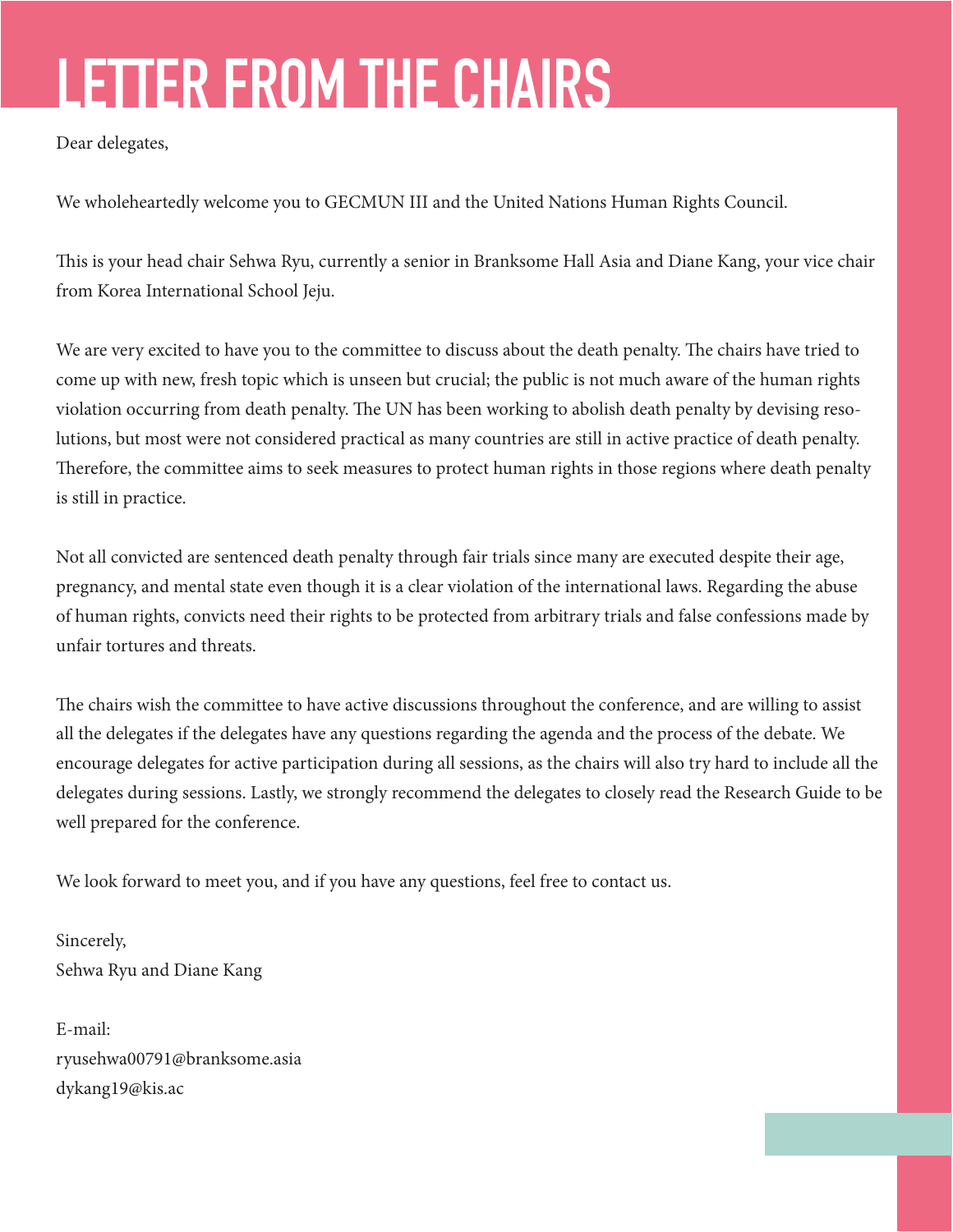## **LIST OF PARTICIPATING COUNTRIES**

| China                |  |  |  |
|----------------------|--|--|--|
| Iran                 |  |  |  |
| Iraq                 |  |  |  |
| <b>United States</b> |  |  |  |
| Saudi Arabia         |  |  |  |
| Sudan                |  |  |  |
| Singapore            |  |  |  |
| Pakistan             |  |  |  |
| <b>DPRK</b>          |  |  |  |
| Yemen                |  |  |  |
| Indonesia            |  |  |  |
| Bangladesh           |  |  |  |
| Libya                |  |  |  |
| Nigeria              |  |  |  |
| Somalia              |  |  |  |
| India                |  |  |  |
| Oman                 |  |  |  |
| Malaysia             |  |  |  |
|                      |  |  |  |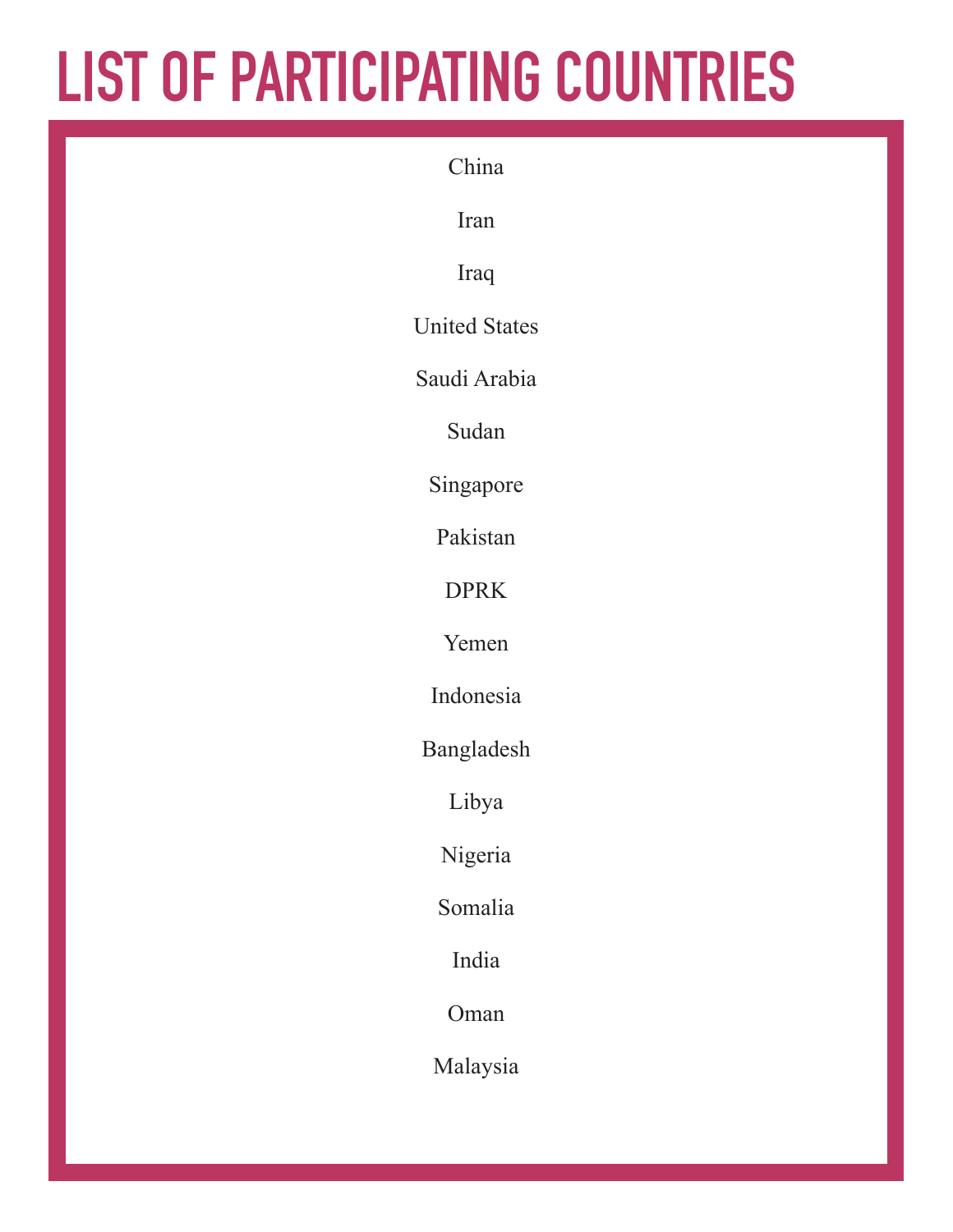### **GLOSSARY OF KEY TERMS AND ACRONYMS**

#### Gas asphyxiation

Exposing a prisoner to a condition where oxygen is deplete.

#### Lethal injection

An injection for the purpose of killing such as euthanasia and death penalty.

#### Firing squad

Also called fusillading, firing squad is a method of capital punishment common in the military or during war. Several soldiers or law enforcement officers surround the prisoner and simultaneously shoot the prisoner.

#### Stoning

Stoning is a primitive way of killing by throwing rocks or stones to a prisoner.

#### Special Rapporteur

Independent expert appointed by the Human Rights council to examine and report back on a country situation or a specific human rights theme.

#### De jure

The country which abolished death penalty de jure for all criminals, it means the country rightfully, legally abolished death penalty.

#### De facto

The country have capital punishment for ordinary crimes, but have not used it for 10 years or more.

#### Mandatory death penalty

The death penalty that is automatically imposed upon a criminal without any background or circumstances.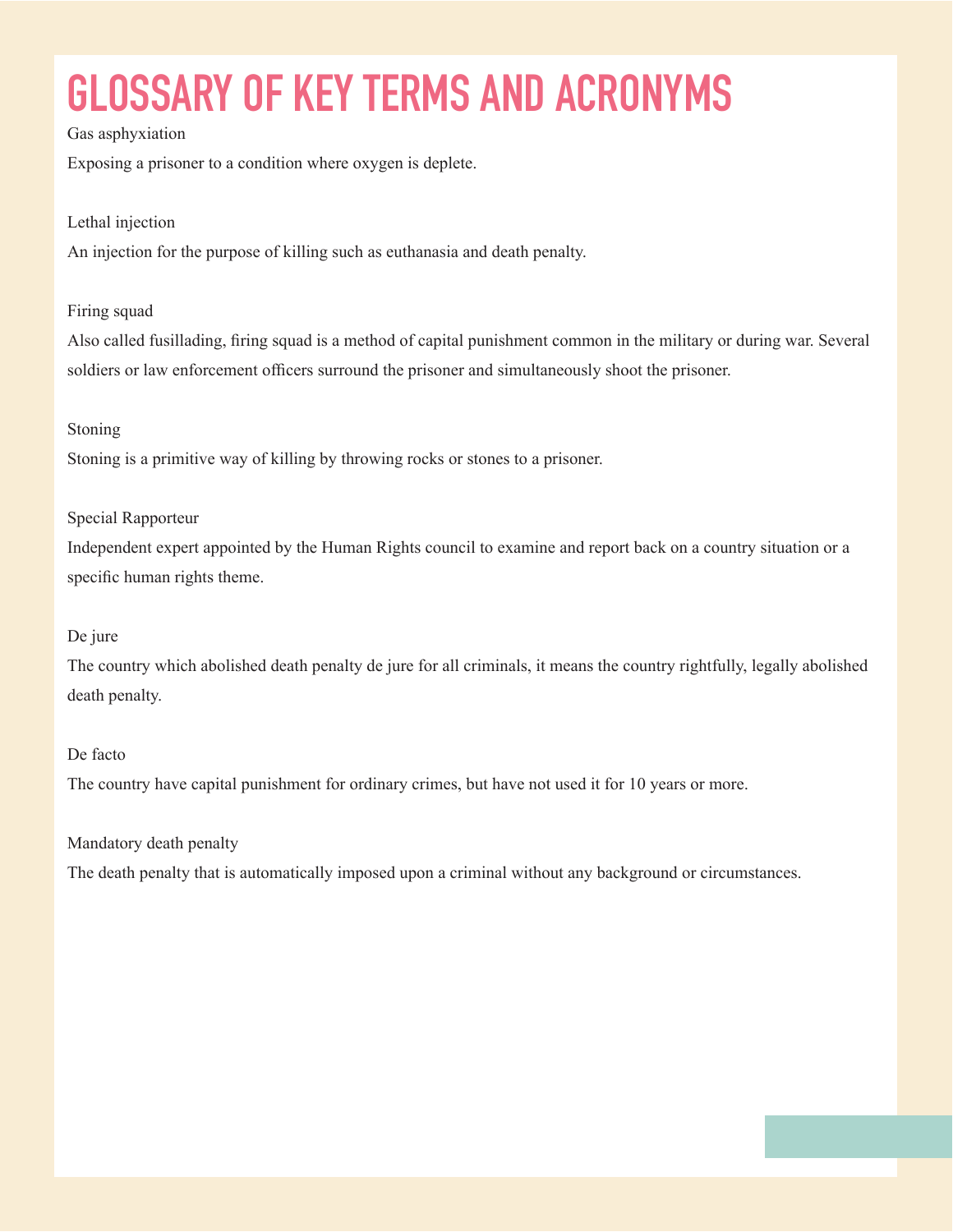## **INTRODUCTION TO THE COMMITTEE UNITED NATIONS HUMAN RIGHTS COUNCIL**

United Nations Human Rights Committee serves to promote human rights and freedom in the UN by monitoring the States based on the International Covenant on Civil and Political Rights, which was established by General Assembly, 1966. The committee founded the First and Second Optional Protocol in 1976 and 1989. The First Optional Protocol is the extent of the Covenant while the Second Optional Protocol directly refers to death penalty, which is included in capital punishment. In the Second Optional Protocol, death penalty is considered as the opposing factor of human dignity and rights.

In this conference, UNHRC aims to seek universal measures to protect the fundamental human rights of those sentenced under the death penalty and implement ethics in the method of practicing death penalty. Delegates are highly encouraged to consider elements such as the standard of crimes which should be punished with the death penalty, age of the criminals sentenced under the death penalty, the form of the death penalty and more. In addition, delegates must be aware that the committee will be in progress only taking those countries practicing death penalty into account, and will not be debating upon whether or not death penalty should be abolished.

### **HISTORICAL BACKGROUND**



Economist.com

*Figure 1. Countries in practice of death penalty in the world 2015 (Amnesty International)*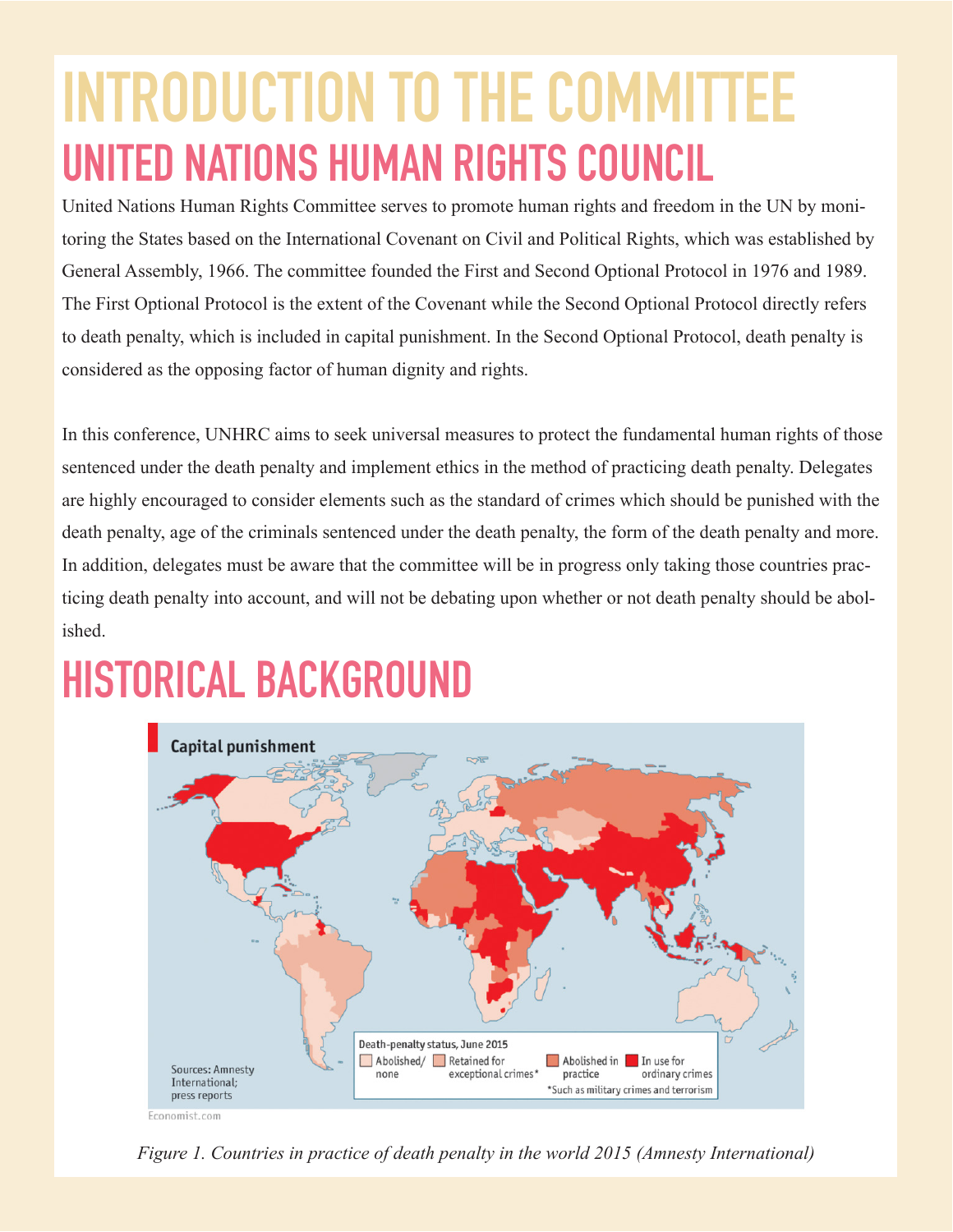Until the 20th century, capital punishment has been used in most parts of the world, while currently the majority of the countries abolished the practice due to concerns regarding human rights. Death penalty being criticized by its risk of executing innocent people and the absence of proof that it works as an effective deterrent to crimes, it has been called on the member States to abolish or discontinue the practice of the death penalty by the UN Secretary General Ban Ki-Moon on 2014. Currently, 37 countries retain the death penalty in both law and practice, being a highly controversial issue as it constitutes a violation of human rights. In addition, as each individual countries follow different law and standard for the death penalty, this becomes a complex issue to be addressed.

### **PAST UN ACTIONS**

Universal Declaration of Human Rights(UDHR) was inaugurated in 1948 by the General Assembly. The document grants the fundamental rights to the Member States and those under their jurisdictions. The death penalty violates the rights mentioned in the document, such as the Article 3, "the right to life" and Article 5, "no one shall be subjected to torture or to cruel, inhuman or degrading treatment or punishment."

European Convention on Human Rights was signed in 1950. In the Protocol 13, the death penalty is abolished as a whole, under any circumstances. All European member states have ratified the Protocol 13, except for three countries: Armenia, Russia, Azerbaijan.

International Covenant on Civil and Political Rights (ICCPR) was established in 1966, and it permits the death penalty in the Article 6. Despite of its allowance of the capital punishment, it strictly rules that this document should not be called upon to "prevent the abolishment of capital punishment by any State." Also, it permits the use of the death penalty and limits the penalty to those who are less than 18 years old and are pregnant.

Safeguards guaranteeing protection of the rights of those facing the death penalty was adopted by ECOSOC in 1984. The document restricts the death penalty to be conducted on the serious crimes, based on conspicuous evidence. Also, the document broadens the scope of those who are protected from the death penalty to include insane people and new mothers. The document guarantee the right of the convict to seek pardon and commutation which is applied to all cases of capital punishment. After stating that the capital punishment should not be applied while pending the following juridical procedure, the document secures that the capital punishment should exercise the least amount of suffering upon the convict.

The Convention on the Rights of the Child was adopted in 1989 by the General Assembly. The document directly refer to the capital punishment in the Article 37(a), that no child should be tortured cruelly, and the capital punishment should not be applied on those below eighteen.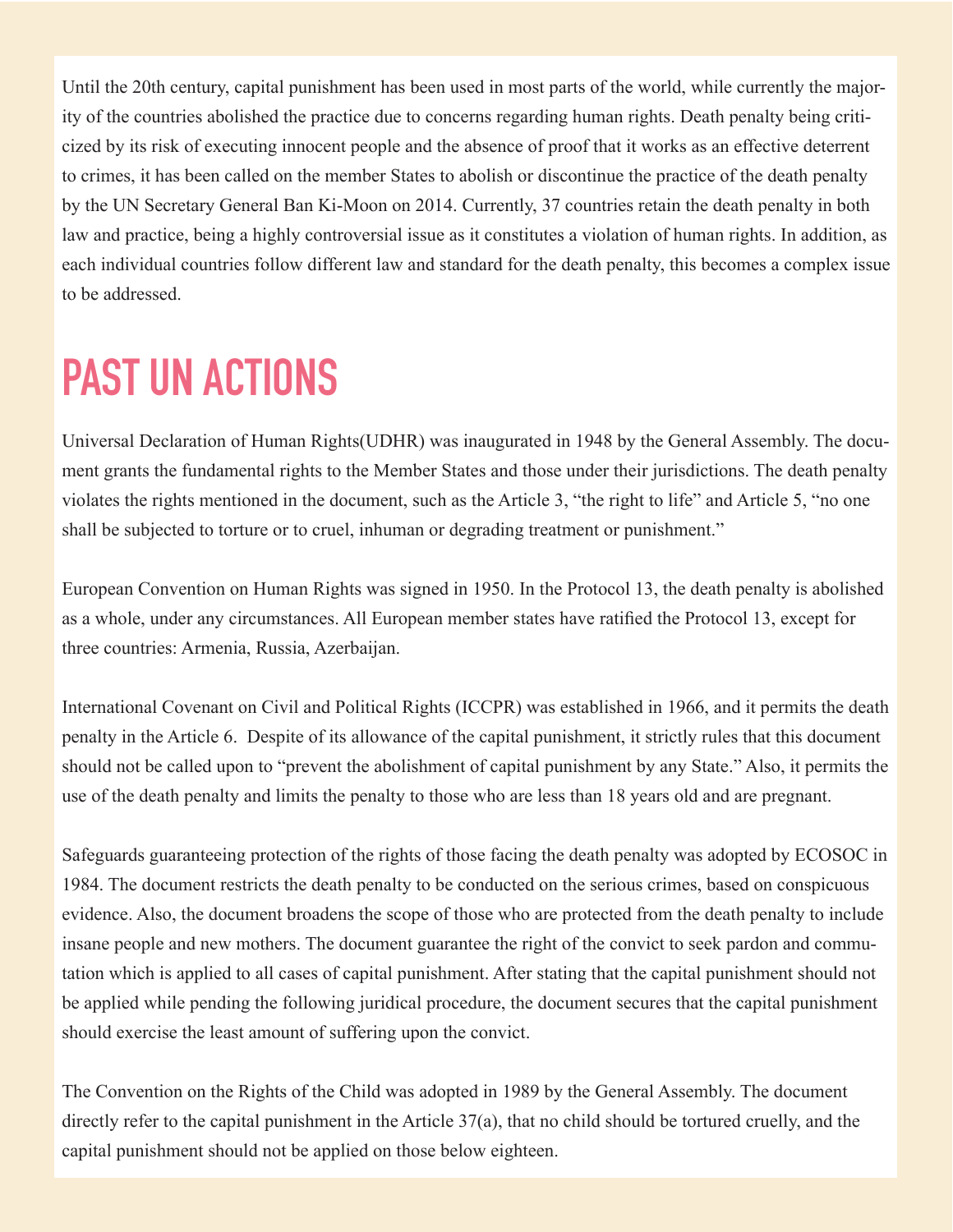The General Assembly adopted the Second Optional Protocol to the International Covenant on Civil and Political Rights (ICCPR) in 1989, to abolish the death penalty in all member states who already signed the Covenant. The Article 1(2) of the Protocol states "each State Party shall take all necessary measures to abolish the death penalty within its jurisdiction."

In 2005, the Office of the United Nations High Commissioner for Human Rights(OHCHR) presented the Human Rights Resolution 2005/59. The document calls upon all states which have not abolished the death penalty "to abolish the death penalty completely and, in the meantime, to establish a moratorium on executions." Also, the document states that the death penalty should only be charged for those who committed "the most serious crimes." The document defines "the most serious crimes" that it "does not go beyond intentional crimes with lethal or extremely grave consequences."

In 2013, the Secretary-General expressed concern about the death penalty, especially towards those who are unjustly imprisoned or executed without clear evidence. Then, he pointed out the problem which was the lack of transparency regarding the number of executions, that the problem is an obstacle for informed, proper debate surrounding the death penalty. Also, he urged the member states which have reintroduced the death penalty after years of moratorium to reconsider the cruel act.

In 2014, the Secretary-General conveyed his trouble upon fourteen states which still practice the death penalty upon children and large groups in mass trials. He proposed three possible ways to abolish the death penalty. The first way is to "ratify the Second Optional Protocol of the International Covenant on Civil and Political Rights," the second is to "support the resolution on the moratorium on the use of the death penalty," and the last is to "take concrete steps towards abolishing or no longer practicing this form of punishment."

### **STATUS QUO**

Death penalty is delivered in various forms, such as gas injection, electrocution, lethal gas, firing squad, stoning, gas chamber, and hanging. Certain forms of death penalty, including gas asphyxiation, hanging, lethal injection and stoning, involves serious pain and torture, which clearly violates International Covenant on Civil and Political Rights (ICCPR).

Individuals under the age of 18 are not allowed to be sentenced to death penalty according to the Convention of the Rights of the Child. However, some countries sentence death penalty to children, which is a clear violation to the international law. Also, the arbitrary trials and the death penalty imposed on those with mental disorder question the victims' rights to receive fair trials. Many victims were and are under the capital punishment wrongly, and the incidents are listed below.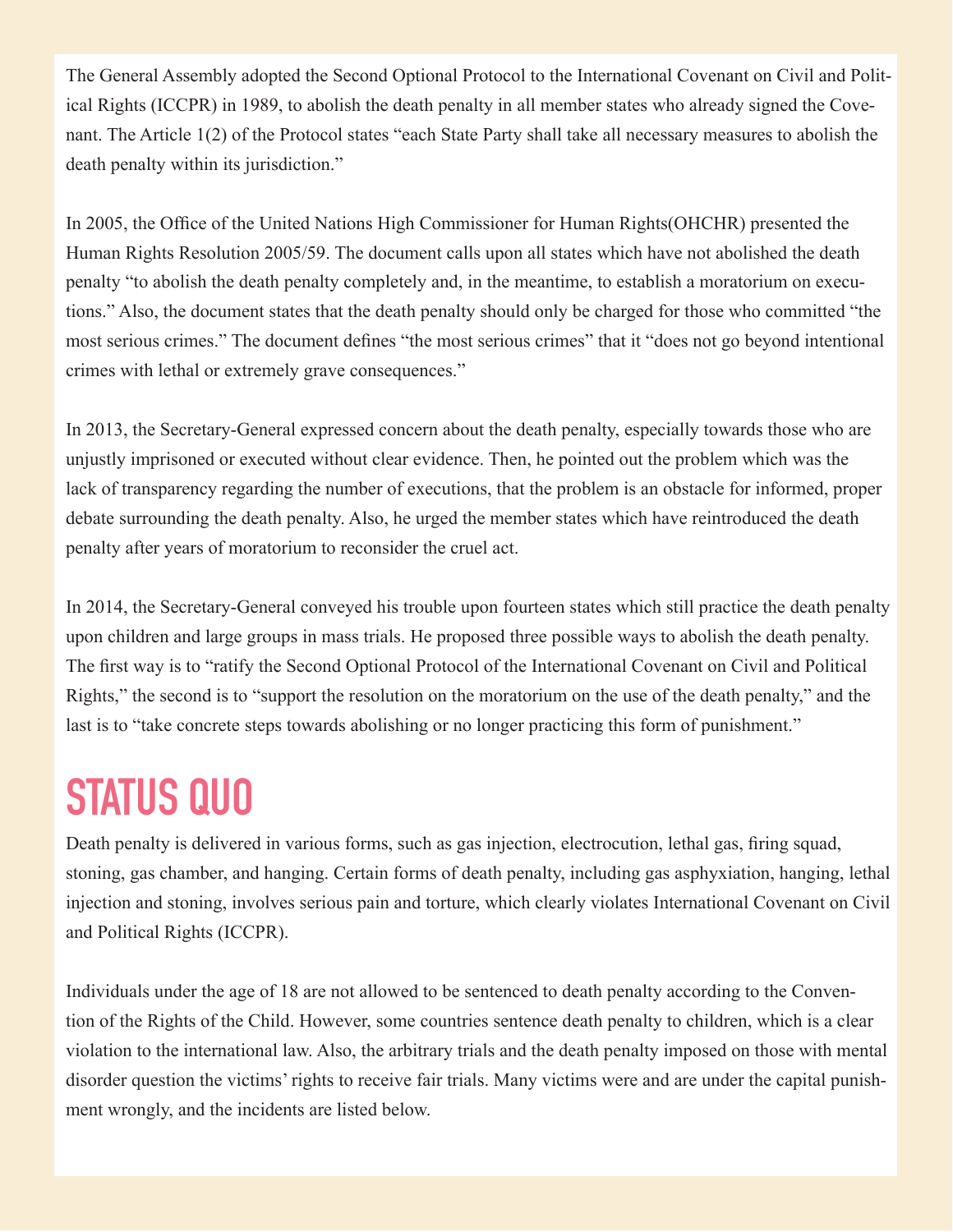Edwin Turner was executed in 2012, America, despite of his mental illness. His mental illness was conspicuous since his family all had a history of visiting mental hospitals and trying to commit suicide. However, there is no law preventing death penalty upon those with mental illness unless the convict is proved to be mentally ill during the crime scene. Even though Turner's mental illness was proven, he was still executed after robbing the grocery store and shooting the clerk.

Marvin Willson was executed in 2012, America. The U.S. Supreme Court prohibited courts from imposing death penalty upon those who lack knowledge. However, Texas executed Willson anyway, despite of his lack of IQ, which was 61, scoring the lowest of the U.S. population. According to the U.S. Supreme Court's 'retardation' definition, Willson was protected from the death penalty. Texas suggested its own definition of 'retardation' and executed Wilson.

Mohammad Hassanzadeh was 14 years old Kurdish boy when he was convicted of murder in Iran, and hanged in 2008. Two years later, despite of his age of 16, Hassanzadeh was executed without any prior information to his father about his execution schedule; Iranic law require the notification to be sent out to parents about their child's execution schedule 48 hours before the execution. There were many cases following after this, including the execution of juveniles. The international community condemned Iran for violating Convention of the Rights of the Child.

The impose of death penalty on the mentally disordered is not granted, since 1999, the meeting regarding the UN Commission on Human Rights, which stated the nations should not "impose the death penalty on a person suffering from any form of mental disorder." However, the death penalty still haven't abolished neither the rights of the victims are being granted. Despite of the UN Commission on Human Rights, countries still impose death penalty wrongly, especially on children, pregnant women, and mentally disordered people. The international laws established regarding to death penalty are seen nonchalantly by some countries, that the countries even treat the convicted brutally before executing them, such as lashing and threatening. The chart below is the percentage of America's botched capital punishment.

| Method              | <b>Total Executions</b> | <b>Botched Executions</b> | <b>Botched Execution Rate</b> |
|---------------------|-------------------------|---------------------------|-------------------------------|
| Hanging             | 2,721                   | 85                        | 3.12%                         |
| Electrocution       | 4,374                   | 84                        | 1.92%                         |
| <b>Lethal Gas</b>   | 593                     | 32                        | 5.4%                          |
| Lethal Injection    | 1,054                   | 75                        | 7.12%                         |
| <b>Firing Squad</b> | 34                      | 10                        | 0%                            |
| <b>All Methods</b>  | 8,776                   | 276                       | 3.15%                         |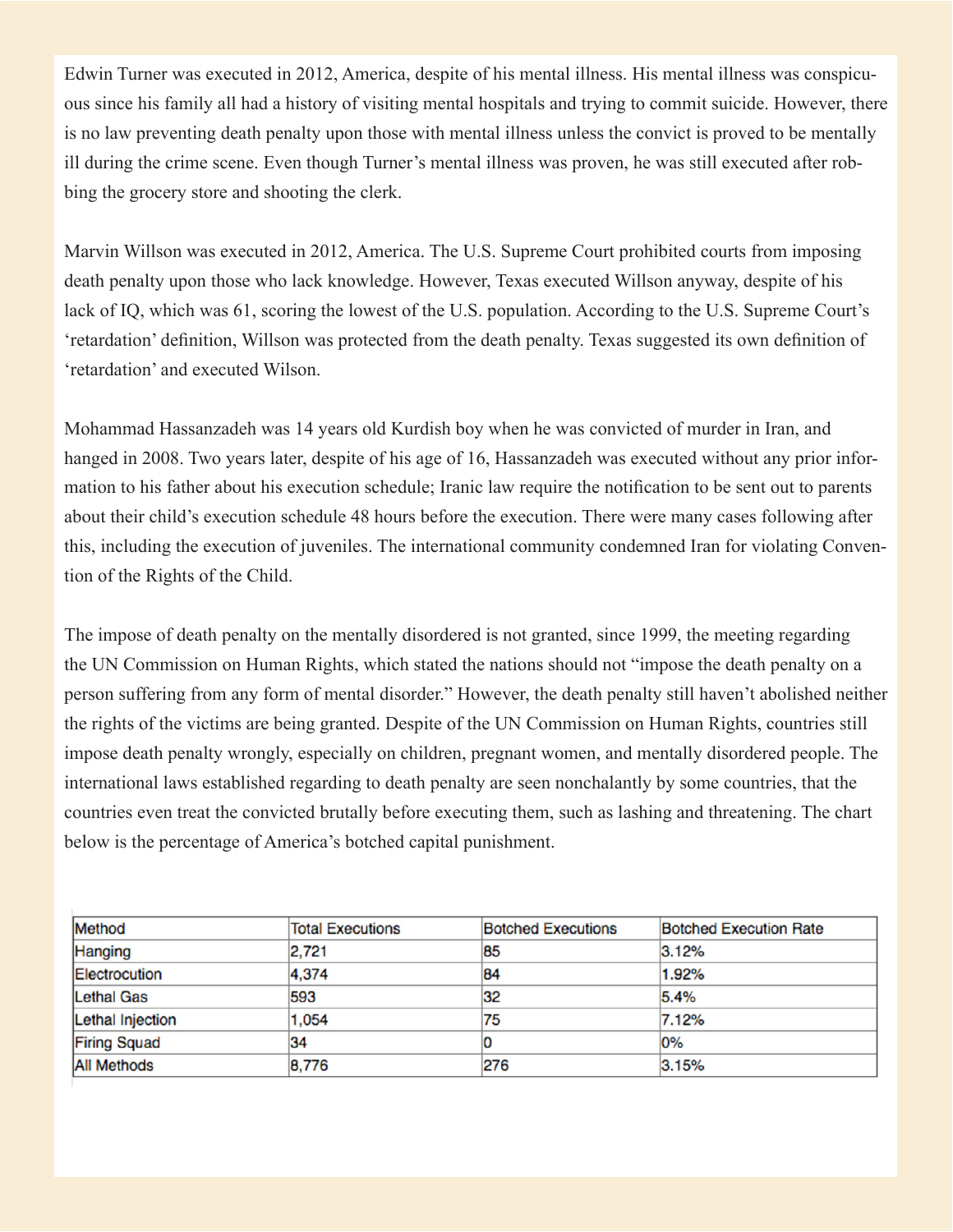### **Stances of UN Member States and Parties Involved**

#### **People's Republic of China**

People's Republic of China is recorded as executing the highest number of people annually. Crimes that are sentenced under death penalty in China includes counter-revolutionary crimes, crimes against the person, crimes against national symbols and treasures and crimes that endanger the public security. In China, many of the executed criminals are being omitted from the officially recorded executions. According to Dui Hua Foundation, from 2008 to 2010, approximately 5,000 people were to be executed, while the number officially recorded fell to 2,400 in 2013. In addition, there have been foreigners executed in China, including individuals from countries that have abolished death penalty. In China, all classes of individuals have been applied the same standard for death penalty without any exceptions. In China, invalid motorization and record of death penalties types of crimes that are punished with death penalty and number of executions remain as crucial problems with death penalty.

#### **Iran**

With the government's underreporting of executions and confidentiality of holding executions, Iran's statistics on Death penalty is difficult to assess. Exact numbers are hard to obtain, but currently, it is estimated that about 2,000 individuals are sentenced to death penalty. About 80 death sentences are issued annually, though the actual figure will show a much higher number.

Iran holds mandatory death penalty for crimes such as murder, and seldomly the victims' family carry out the execution as part of the penal.

#### **Iraq**

Until now, Iraq has conducted 1,724 death penalty to prisoners. The United Nations Human Rights Committee has confirmed in 2015 that about 1,700 prisoners were on death row. Iraq conducts extrajudicial killings, which includes putting individuals that had same-sex relations under death sentence. With the presence of Kurdistan Regional Government, laws and legislations regarding death penalty constantly gets amended, which complicates the issue of fair and judicial capital punishment. Iraq has its main concern regarding the death penalty with the fact that the capital punishments are issued to juveniles, which violates the ICCPR, as well as putting individuals with less serious crimes under death sentence.

#### **United States**

The United States has different laws and status regarding death penalty according to different states. Out of 50, 19 states have abolished death penalty and 31 retaining them, even though only seven states have carried out capital punishment in 2014. In general, a crime that results in a death of an innocent individual, war crimes and terrorism-related offenses resulting in death gets punished by the execution. The country does not hold mandatory death penalty, as the Supreme Court has stated that mandatory death penalty is unconstitutional for any class of offense.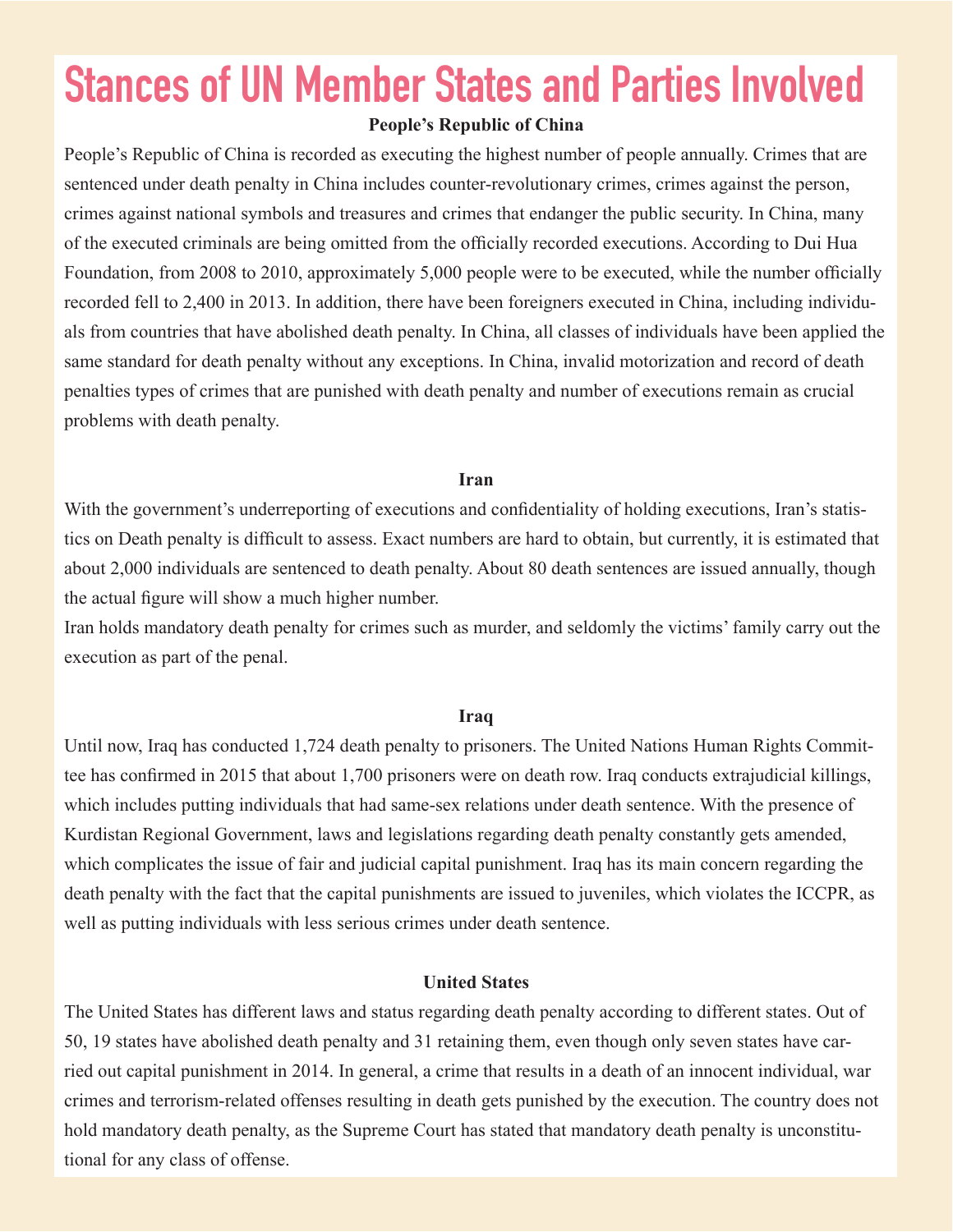#### **Saudi Arabia**

Saudi Arabia ranks third in the world for the number of capital punishments. Public beheading is the most common form of death penalty in Saudi Arabia. It has been reported that in some occasions the body was exposed and abandoned to public after the execution of highway robbery. Also, the capital punishments include arbitrary, unfair trials and brutal tortures. Saudi Arabia charge death penalty upon foreigners, migrants, the poor, juveniles for profanity, drug, and sorcery. In 2016, 47 prisoners were executed.

#### **Sudan**

Sudan holds a retentionist stance towards death penalty as the number of individuals sentenced under death penalty is decreasing annually. In 2011, about seven individuals were punished by capital punishment.

#### **Singapore**

Singapore government does not release the official information on the death penalty, so accurate figure cannot be determined. Singapore laws maintain mandatory death penalty for some cases such as drug trafficking and terrorism related offenses that result in death.

#### **Pakistan**

Pakistan also does not provide official figures, but according to the figures provided by the organization Reprieve, there have been 78 executions in July. Pakistan maintains mandatory death penalty for crimes such as aggravated murder, adultery, and robbery through force.

#### **North Korea**

North Korea does not hold a mandated legislation of execution, but normally it suggests authorities to use both hanging and shooting by firing squad. Most of the executions are carried secretly while often there are public executions to serve as an example to others. Prisoners have reported that there are annually about fifteen to twenty public executions. In 2005, a video tape of public execution of two men was released. About 1,500 people gathered as spectators, and the prisoners were shot from the rear three times. Before the execution, an official announced the charges of their crime as 'being the traitors of the fatherland'.

#### **Yemen**

Yemen practices most of the execution by the means of shooting. Mandatory death penalty is held for those prisoners who have committed crimes such as murder, drug trafficking and more. However, if the family of the victim by any means forgive the offender, the courts are forbidden to practice death penalty to such individual.

#### **Indonesia**

Indonesia holds most of the death penalties public. Indonesia does not hold mandatory death penalty. Individuals below age 18, pregnant women, intellectually disabled and mentally ill are excluded from the death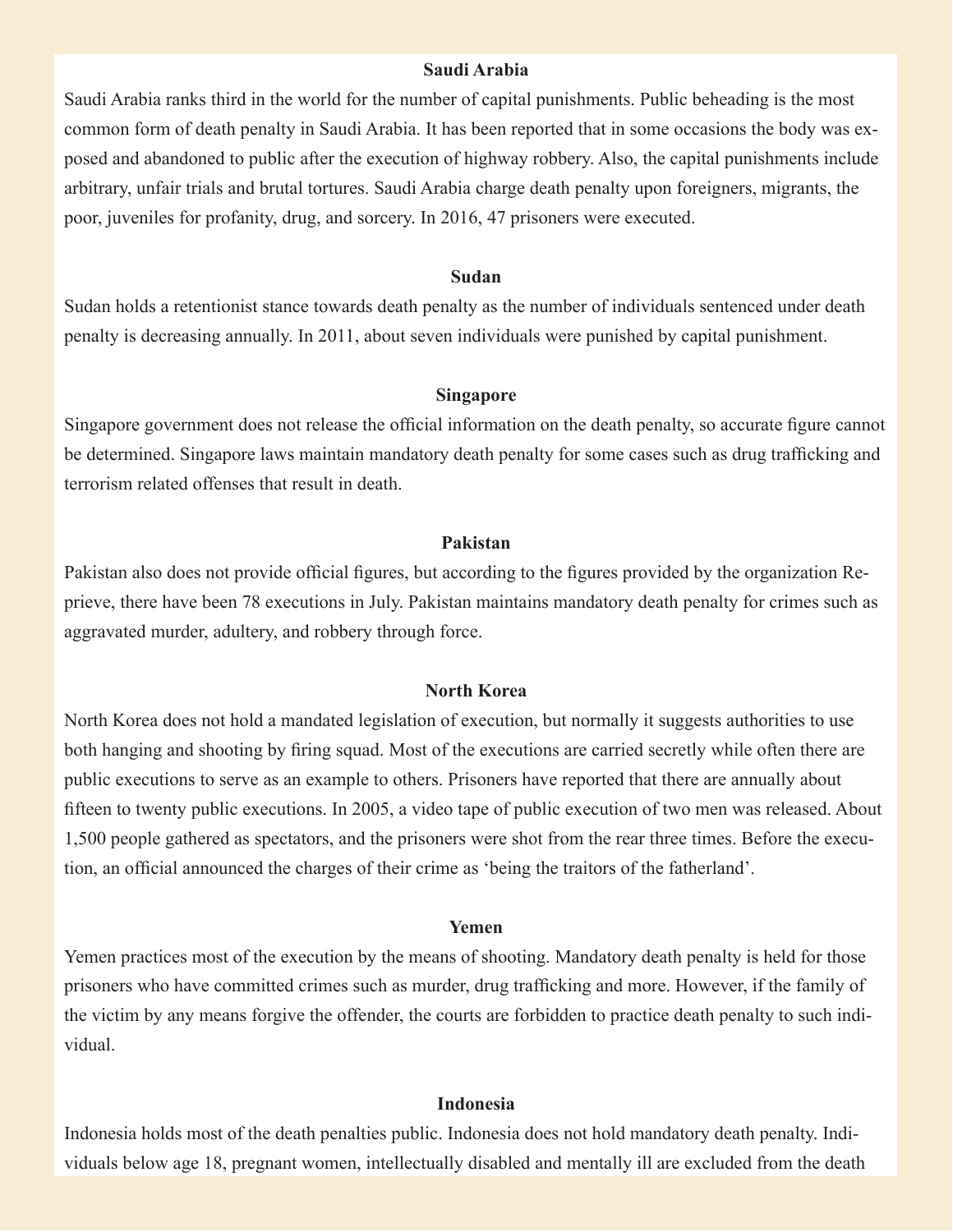#### **Bangladesh**

According to Amnesty International, at least 1,235 individuals were sentenced under death penalty in 2014. Bangladesh does not hold mandatory death penalty as The Supreme Court of Bangladesh has stated in 2015 that it is unconstitutional. According to the authorities, Articles 29, 31 and 32 of the Constitution were violated by the application of mandatory death penalty.

#### **Libya**

Libya only permits executions by shooting the offender to death as variety of other methods are considered too extreme. Libya has mandatory death penalty for offenders who are convicted of international homicides.

#### **Nigeria**

Nigeria have four methods of execution: hanging, shooting, stoning, crucifixion. Even though its execution is immoral and unconstitutional, its executions are justified by Sharia law- Islamic law derived from Islamic texts such as Quran. have unlawfully executed four people in 2013 when all of them still had appeals pending. Currently, there are 1,233 people under the death sentence, but the last execution was 2013.

#### **Somalia**

Somalia uses shooting and crucifixion for execution. However, the execution practiced by both the federal government and TFG, Somaliland, Puntland and militia. Among these, unrecognized the Republic of Somaliland practice shooting under the old Somali Penal Code. Somalia acknowledge the Sharia law, and the extrajudicial groups practice executions by beheading and stoning people. The extrajudicial groups, such as militias, execute people in order to bring the area under their control. The number of capital punishment is not well known because of Somalia's lack of transparency. The conspicuous fact is that people are executed every year.

#### **India**

India execute people by shooting and hanging, and these methods are technically legal under the Indian Criminal Procedure Code and 1950 Army Act. Every year, about 132 people receive death sentences and about 3 to 4 people actually get persecuted. The recent executions were in 2004, 2012, 2013, and 2015, where the criminals were charged due to the murder and rape of a young girl, terror attack, Parliament attack, and serial blasts(bombs). Despite of the number of death penalty charged to prisoners, many are then commuted to life imprisonment.

#### **Oman**

The death penalty in Oman is usually related with drugs, and this was introduced in 1999, and Oman was the last from Gulf States to adapt it, seeing drugs as the cause of social instability. In 2002, U.S. woman was put to death sentence- to be shot in the firing squad in Oman. She was convicted of murdering her husband with her son, but soon, it was found out that her husband was abusing her. However, some say she did not receive a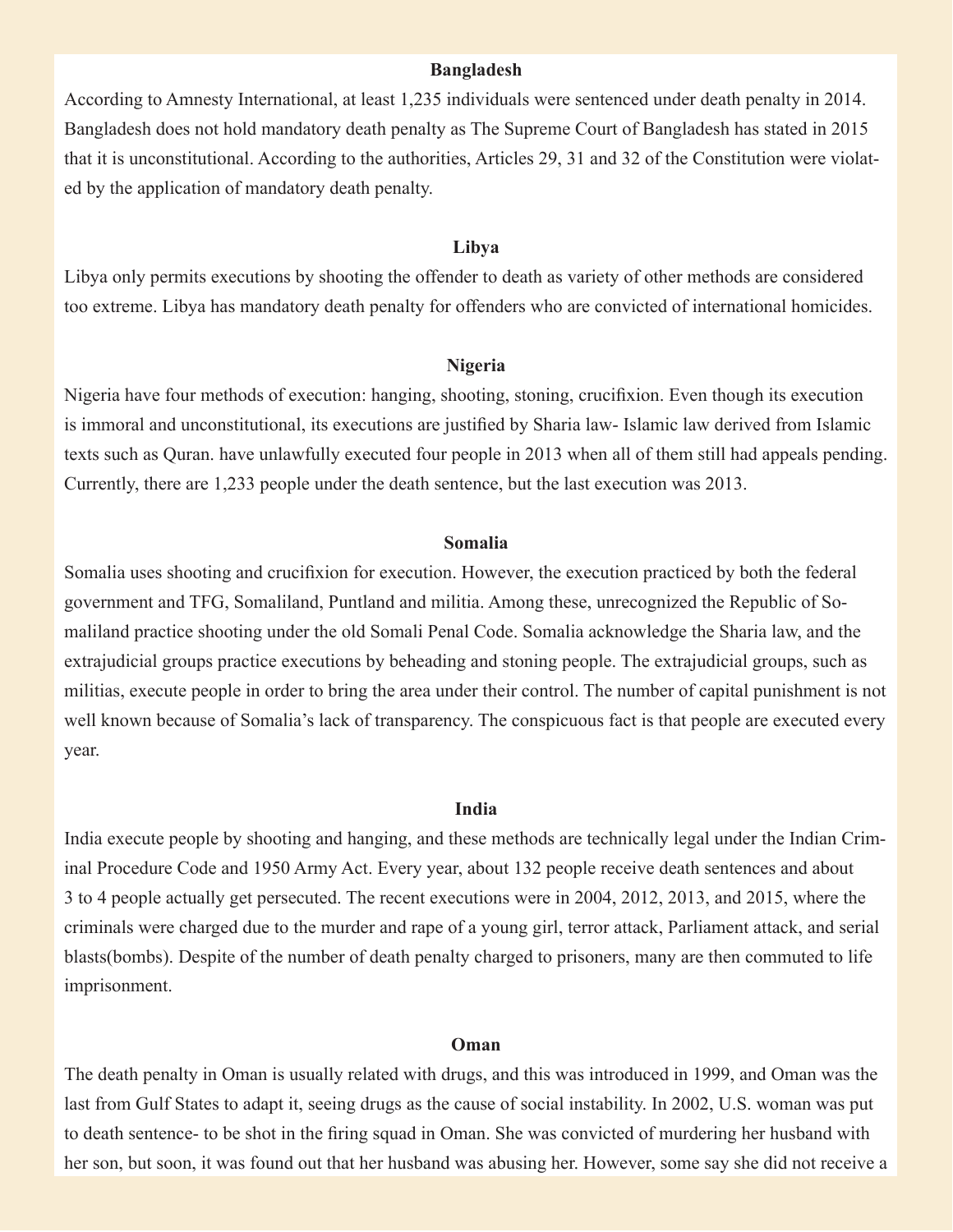fair trial, since the trial was in Arabic solely.

#### **Malaysia**

The death penalty in Malaysia is imposed on these three: murder, drug trafficking, discharging of firearm. When one is accused of drug trafficking, one would have the exceeding amount of drugs than they may have. In Malaysia, those who are under 18, are pregnant, or mentally ill cannot be persecuted. If one is pregnant, the maximum punishment is being held in prison for 20 years.

#### **Syria**

Syria impose the death penalty upon those who murder, commit treason, rape, etc. (Those who trafficked drugs are imposed life imprisonment.)The number of executed are not clear, because of the ongoing civil war in Syria. The government passed a new law to counteract against terrorism, stating that anyone who provides weapons intended for the use of terrorism. When UN voted on the Resolution on a Moratorium on the Use of Death Penalty in 2014, Syria voted against it.

#### **Thailand**

The death penalty is imposed in Thailand by lethal injections. Those who murder, rape, treason, traffick drugs, etc, are imposed the death penalty. Thailand is notorious for the prison only for those who are imposed on death penalty, which is Bangkwang prison. Since Thailand is the main route for the drugs, the country is especially harsh on drug trafficking.

#### **Vietnam**

Vietnam had 21 crimes which are punishable by death penalty until reformation in 2010, reducing the punishable crimes by death. UN looked at Vietnam's constitution with strong disapproval and asked to revise Article 79, "activities aimed at overthrowing the people's administration," since this may be applied to both terrorism and exercise on freedom. In Vietnam, anyone who is pregnant or under age 3 are not to be imposed on death penalty.

#### **Belarus**

Belarus has harsh death penalty, because the country do not let people to receive the body of those who were sentenced to death and never reveals the burial site. Many international communities urged Belarus to cease from brutal capital punishment, especially UN. UN frowned upon Belarus capital punishment, because the country's violation to Optional Protocol to the International Covenant on Civil and Political Rights(ICCPR). because the country's violation to Optional Protocol to the International Covenant on Civil and Political Rights(ICCPR).

#### **Ethiopia**

Ethiopian constitution includes the right to life, but still keeps the death penalty. Despite of its existence,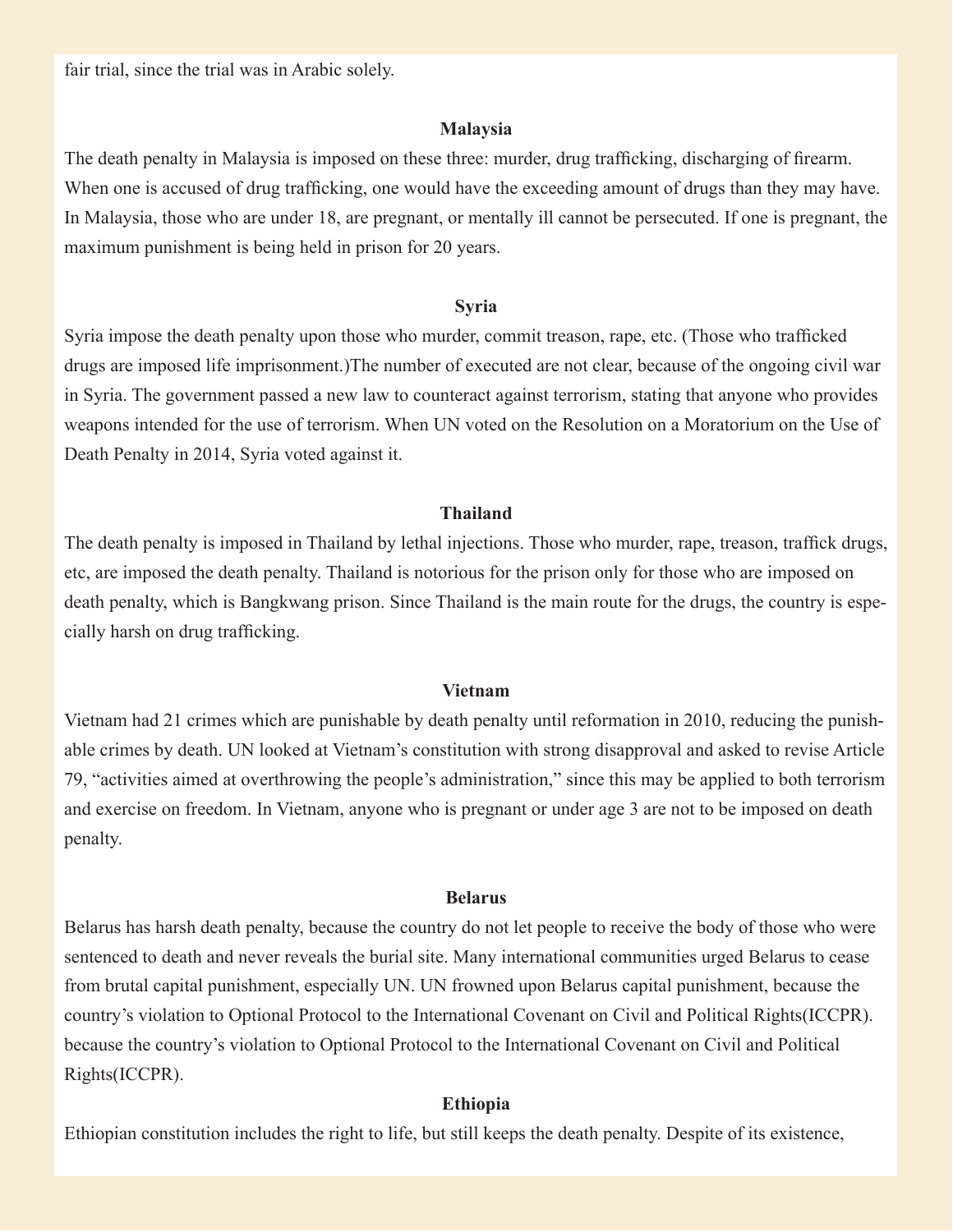Ethiopia rarely practice death sentence. The last execution was made in 2007, when the criminal murdered the head officer of secretary and immigration. The death penalty before 2007 was in 1998 when the criminal murdered a general. However, the information about death penalty is not transparent

#### **Egypt**

Egypt is known for unfair trials. Recently, this unfair death penalty have been abused by Egyptian government. In 2016, Egyptian government imposed death penalty on six journalists, accused as spying. Amnesty International urged the government to drop the death sentence, which was considered unreasonable. In Egypt, those who receive death penalty are hanged.

#### **United Arab Emirates**

The UAE's constitution is Sharia law, the Muslim law, which allows shooting, or rarely, stoning as the execution method. Despite of the existence of capital punishment, people are rarely executed; their punishments are commuted. In the UN General Assembly's voting on the Resolution on a Moratorium on the Use of the Death Penalty, the UAE abstained.

### **Conclusion and Possible Solutions**

The imposition of death penalty is continuing to be a controversy due to its violation of human rights and several international human rights law. Also, because some countries' decision to sentence one to death does not follow a strict criteria, the rights of the minorities, which includes the poor, women, foreigners, children and LGBTs, are often the common targets of mistreatment.

Delegates should seek measures to protect the rights of convicts under such criteria:

- 1. Right not to be subjected to torture or inhuman or degrading treatment or punishment
- 2. Right to a fair trial and due process
- 3. Right to equal treatment and non-discrimination
	- Gender LGBTs and more Foreign nationals Economically less privileged
- 4. Right to information

In addition, delegates should define 'serious crimes', 'punishment that does include torture and inhuman treatment', and the State authorities to exercise legal standards to imposing death penalty.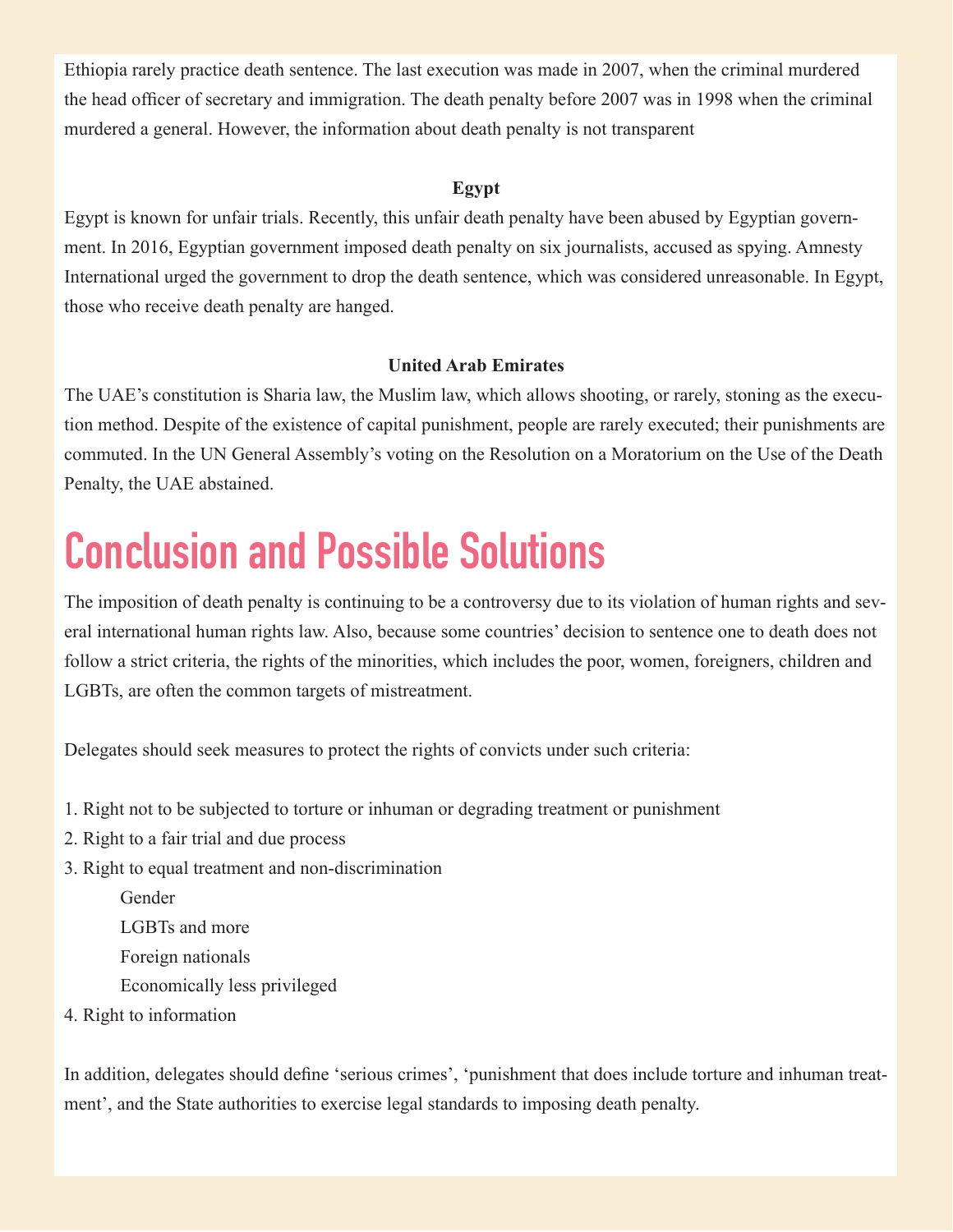### **QUESTIONS TO CONSIDER**

1. Countries where capital punishment is justified claims the use of it to be only applied on 'serious' crimes. What is the definition of 'serious' crimes? How can it be defined?

2. Some prisoners are sentenced to capital punishment due to arbitrary and unfair trials. How should such prisoners' rights be protected? What should be the consequence if a prisoner punished by capital punishment was proven to be innocent later?

3. Some countries practice capital punishment for religious reasons, such as blasphemy (the act of speaking sacrilegiously about God or sacred things). How can the rights of prisoners of such crimes be protected? Should they be punished at all? Should religion be a justifiable reason to sentence one under death penalty?

4. How should the rights of juveniles and women be protected from the capital punishment?

5. Every countries have different laws and policies regarding capital punishment. If a foreigner from a country where capital punishment was abolished commits a crime that violates the law that deserves capital punishment, how should such foreigner be judged? Who should judge the foreigner? How about immigrants?

6. Countries should reveal the authentic statistics of capital punishments and of practices of executions. What should be the incentives for those countries which refuse to divulge the actual number?